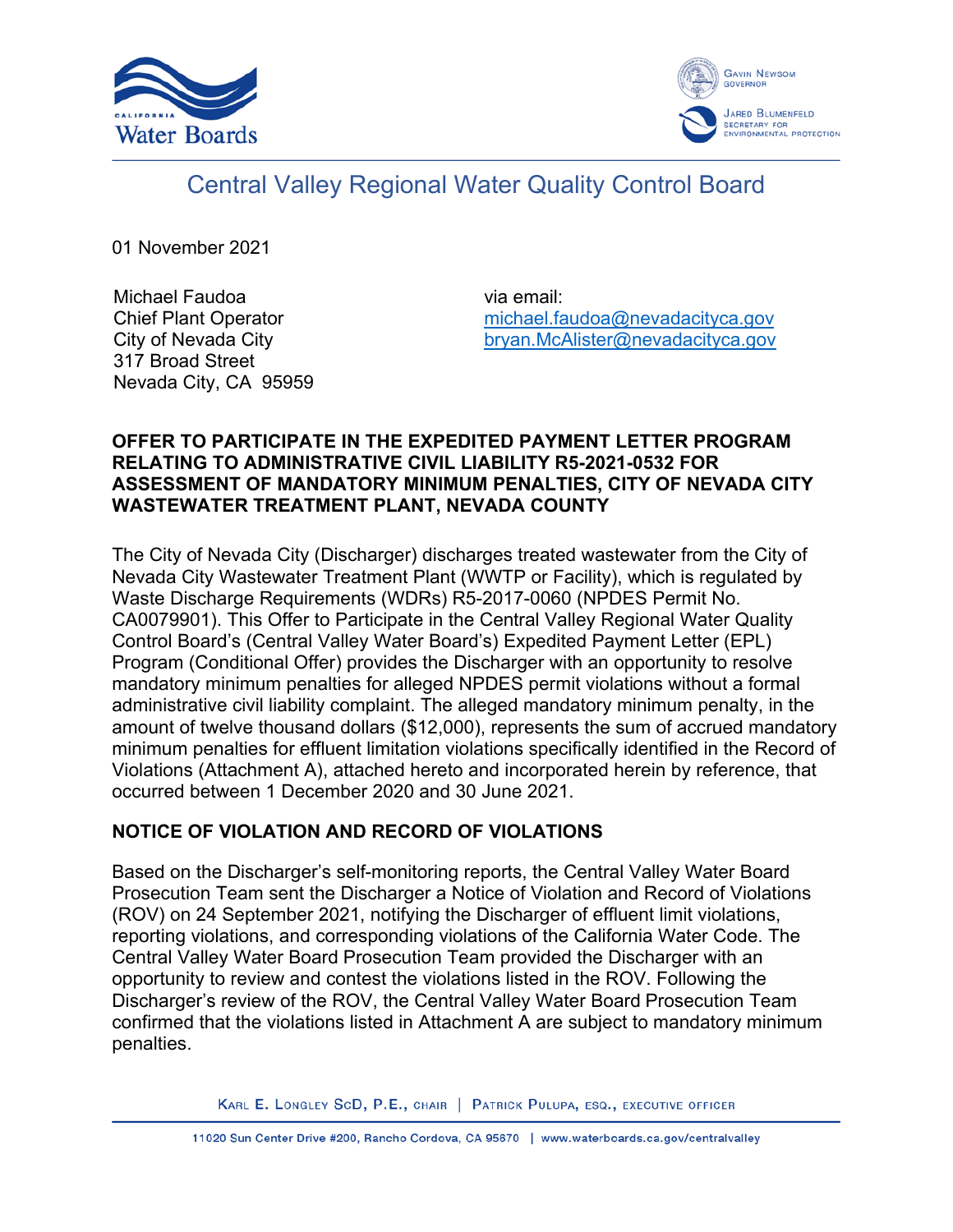# **STATUTORY LIABILITY**

Water Code sections 13385(h) and (i) require the assessment of a mandatory minimum penalty of \$3,000 for each specified serious and chronic effluent limit violation. Pursuant to Water Code section 13385.1(a), the failure to file a discharge monitoring report required pursuant to section 13383 for each complete period of thirty (30) days following the deadline for submitting the report constitutes a serious violation subject to a mandatory minimum penalty under Water Code section 13385(h). The Discharger may also be subject to discretionary administrative civil liabilities pursuant to Water Code section 13385(c) of up to \$10,000 for each day in which the violation occurs, and \$10 for each gallon discharged but not cleaned up in excess of 1,000 gallons. These mandatory minimum penalties and discretionary administrative civil liabilities may be assessed by the Central Valley Water Board beginning with the date that the violations first occurred. The formal enforcement action that the Central Valley Water Board uses to assess such liability is an administrative civil liability complaint, although the Central Valley Water Board may instead refer such matters to the Attorney General's Office for prosecution. If referred to the Attorney General for prosecution, the Superior Court may assess up to \$25,000 for each day in which the violation occurs, and \$25 for each gallon discharged but not cleaned up in excess of 1,000 gallons.

# **SETTLEMENT OFFER**

The Discharger can avoid the issuance of a formal enforcement action and settle the alleged violations identified in Attachment A by participating in the EPL Program.

To promote resolution of these violations, the Central Valley Water Board Prosecution Team makes this Conditional Offer. The Central Valley Water Board's Prosecution Team proposes to resolve these violations without the issuance of a formal enforcement action through this Conditional Offer assessing twelve thousand **dollars** (\$12,000) in mandatory minimum penalties. If the Discharger accepts this proposal, subject to the conditions below, the Central Valley Water Board Prosecution Team will accept that payment in settlement of any enforcement action that would otherwise arise out of the violations identified in Attachment A. Accordingly, the Central Valley Water Board Prosecution Team will forego issuance of a formal administrative civil liability complaint, will not refer the violations to the Attorney General, and will waive its right to seek additional discretionary civil liabilities for the violations identified in Attachment A. The Conditional Offer does not address or resolve liability for any violation that is not specifically identified in Attachment A, regardless of the date that the violation occurred.

If the Discharger accepts this Conditional Offer, please complete and return the enclosed "Acceptance of Conditional Resolution and Waiver of Right to Hearing" (proposed) Order" (Acceptance and Waiver) on or before 01 November 2021. The Acceptance and Waiver constitutes a settlement of the violations specifically identified in Attachment A.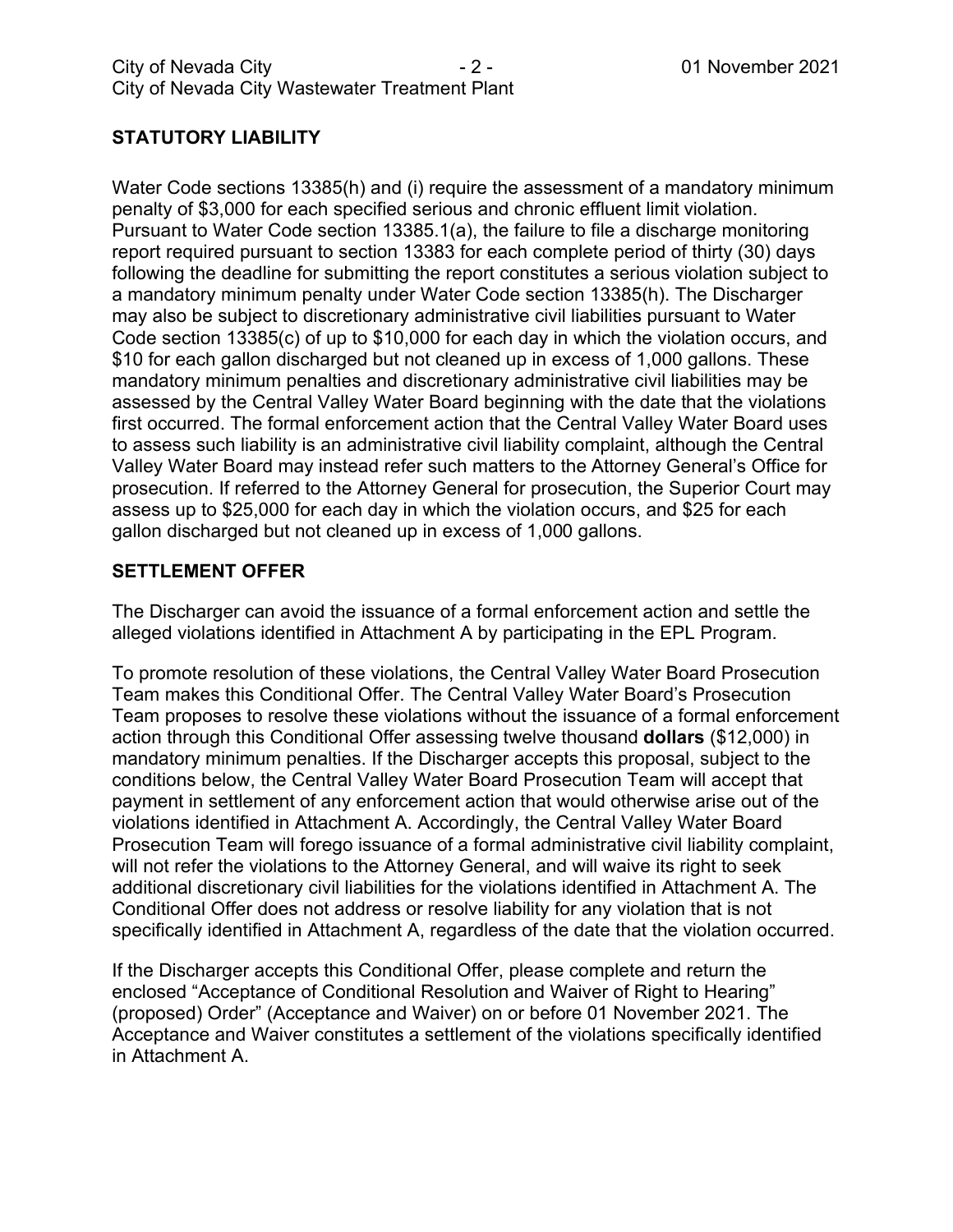## **CONDITIONS FOR CENTRAL VALLEY WATER BOARD ACCEPTANCE OF RESOLUTION**

Federal regulations require the Central Valley Water Board to publish and allow the public thirty (30) days to comment on any settlement of an enforcement action addressing NPDES permit violations (40 C.F.R. section 123.27(d)(2)(iii)). Notice of this settlement will be published on the Central Valley Water Board's website at: [Central Valley Tentative Orders](https://www.waterboards.ca.gov/centralvalley/board_decisions/tentative_orders/)

(https://www.waterboards.ca.gov/centralvalley/board\_decisions/tentative\_orders/)

If no comments are received within the 30-day comment period, and unless there are new material facts that become available to the Central Valley Water Board, the Executive Officer or his designee will execute the Acceptance and Waiver as a stipulated order assessing the uncontested mandatory minimum penalty amount pursuant to Water Code sections 13385.

However, if significant comments are received in opposition to the settlement, this Conditional Offer may be withdrawn. In that case, the Discharger's waiver pursuant to the Acceptance and Waiver will be void and the violation(s) will be addressed in an administrative civil liability hearing. At the hearing, the Discharger will be free to make arguments to any of the alleged violations, and the Discharger's prior agreement to accept this Conditional Offer will be treated as a settlement communication and will not in any way be binding or used as evidence against the Discharger. The Discharger will be provided with further information on the administrative civil liability hearing process.

If the Discharger chooses to sign the Acceptance and Waiver, full payment of the assessed amount may be submitted with the waiver. However, full payment of the assessed amount shall be due no later than thirty (30) calendar days after the date the Acceptance and Waiver is executed by the Executive Officer. In accordance with California Water Code section 13385(n)(1) and California Water Code section 13385.1(c)(1), funds collected for violations of effluent limitations and reporting requirements pursuant to section 13385 and 13385.1 shall be deposited in the State Water Pollution Cleanup and Abatement Account. Accordingly, the \$12,000 liability shall be paid by cashiers or certified check made out to the "State Water Pollution Cleanup and Abatement Account". Failure to pay the full penalty within the required time period may subject the Discharger to further liability.

The Discharger shall indicate on the check the number of this EPL and send it to the State Water Resources Control Board, Accounting Office, Attn: EPL R5-2021-0532 Payment, PO Box 1888, Sacramento, California, 95812-1888. The waiver and a copy of the check must also be mailed to the Central Valley Water Board at 11020 Sun Center Drive #200, Rancho Cordova, CA, 95670 attention to Xuan Luo.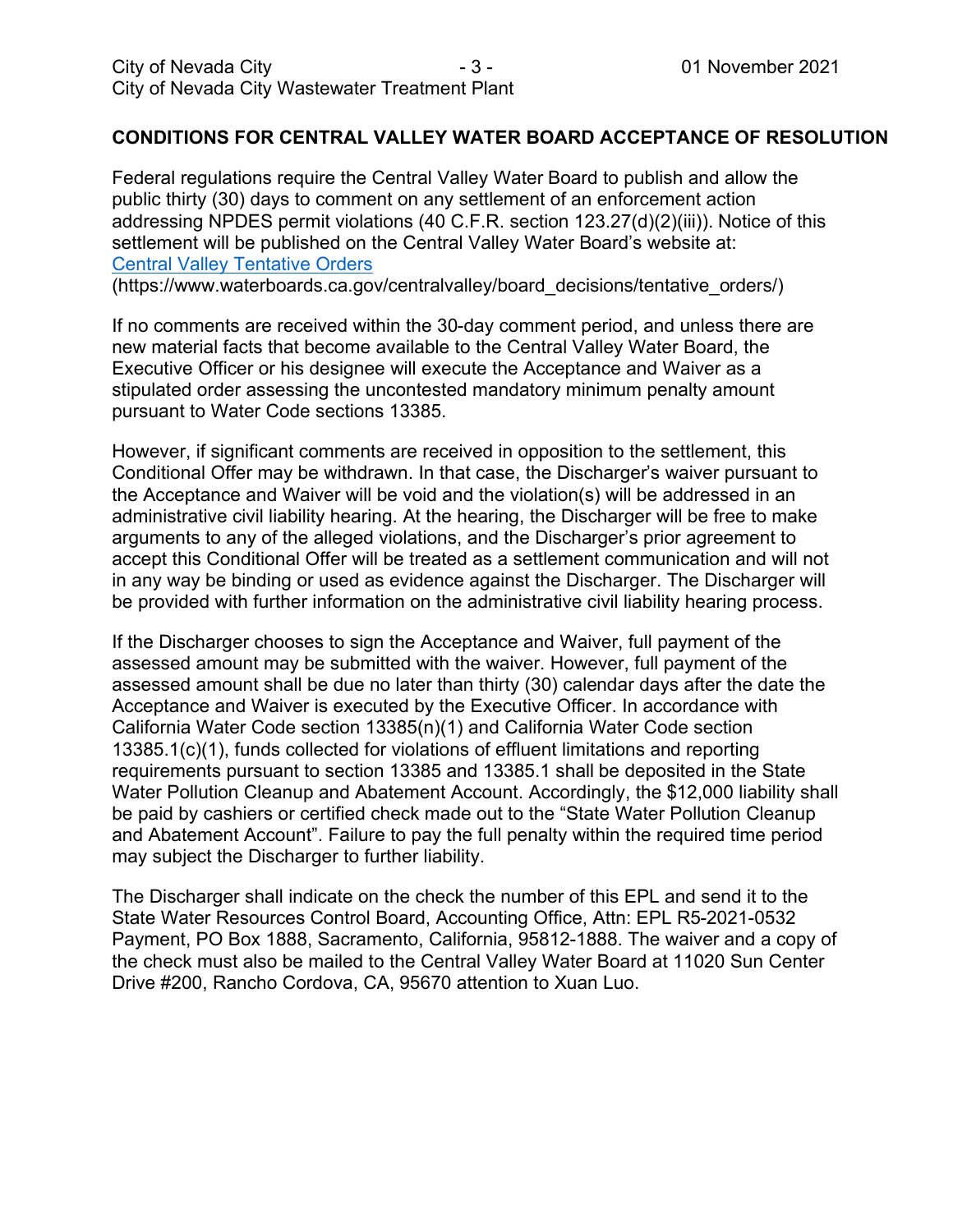If you have any questions or comments regarding this Settlement Offer, please contact Xuan Luo at (916) 464-4606 or [Xuan.Luo@waterboards.ca.gov.](mailto:Xuan.Luo@waterboards.ca.gov)

Original Signed By JOHN J. BAUM Assistant Executive Officer Date: 11/01/2021

Enclosures (2): Attachment A Record of Violations Acceptance of Conditional Resolution and Waiver of Right to Hearing

Cc via email: Eric Magnan, USEPA, Region 9, San Francisco David Boyers, Office of Enforcement, SWRCB, Sacramento Patrick Pulupa, Central Valley Water Board Advisory Team, Rancho Cordova Jessica Jahr, Office of Chief Counsel, SWRCB, Sacramento Adam Laputz, Central Valley Water Board Advisory Team, Rancho Cordova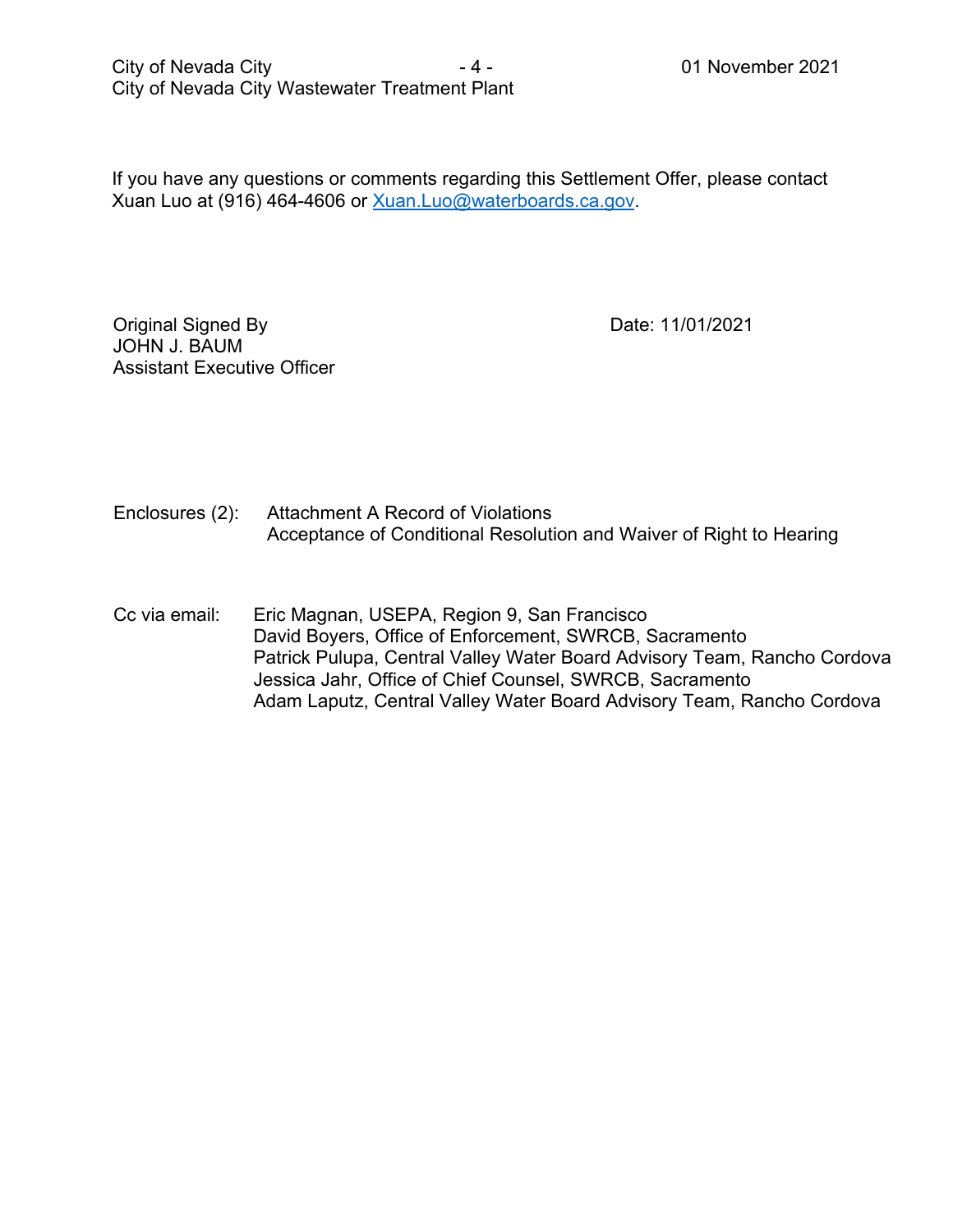#### ATTACHMENT A TO SETTLEMENT OFFER NUMBER. R5-2021-0532 Record of Violations Subject to Mandatory Minimum Penalties

#### **CITY OF NEVADA CITY CITY OF NEVADA CITY WASTEWATER TREATMENT PLANT**

RECORD OF VIOLATIONS (1 December 2020 – 30 June 2021) MANDATORY PENALTIES (Data reported under Monitoring and Reporting Programs R5-2017-0060)

The following table lists the alleged violations subject to mandatory minimum penalties (MMPs), pursuant to Water Code section 13385(h) and (i).

| <b>Item</b> | <b>Date</b> | <b>Parameter</b> | <b>Units</b> | Limit | <b>Measured</b> | <b>Period</b>          | Violation<br><b>Type</b> | <b>MMP Type</b> | <b>CIWQS</b> |
|-------------|-------------|------------------|--------------|-------|-----------------|------------------------|--------------------------|-----------------|--------------|
| $\star$     | 08/03/2020  | <b>DCBM</b>      | ug/L         | 4.3   | 7.1             | <b>Monthly Average</b> | CAT <sub>2</sub>         | <b>SIG</b>      | 1079668      |
| $\star$     | 10/31/2020  | <b>DCBM</b>      | ug/L         | 4.3   | 4.5             | <b>Monthly Average</b> | CAT <sub>2</sub>         | <b>CHRON</b>    | 1081251      |
| $\star$     | 11/30/2020  | <b>DCBM</b>      | ug/L         | 4.3   | 4.8             | <b>Monthly Average</b> | CAT <sub>2</sub>         | <b>CHRON</b>    | 1082634      |
|             | 12/12/2020  | Ammonia          | mg/L         | 4.2   | 10              | <b>Weekly Average</b>  | CAT <sub>1</sub>         | <b>SIG</b>      | 1086052      |
|             | 12/12/2020  | Ammonia          | lb/day       | 24    | 29              | <b>Weekly Average</b>  | CAT <sub>1</sub>         | <b>CHRON</b>    | 1089830      |
|             | 12/31/2020  | Ammonia          | mg/L         | 1.9   | 3.2             | <b>Monthly Average</b> | CAT <sub>1</sub>         | <b>SIG</b>      | 1089831      |
| 4           | 12/31/2020  | Ammonia          | lb/day       | 11    | 15              | <b>Monthly Average</b> | CAT <sup>-</sup>         | <b>CHRON</b>    | 1089832      |

## **Table A. Violations Subject to Mandatory Penalties**

\* Table A, Item \*: Supporting violations addressed in ACLC 2021-0501

DCBM = Dichlorobromomethane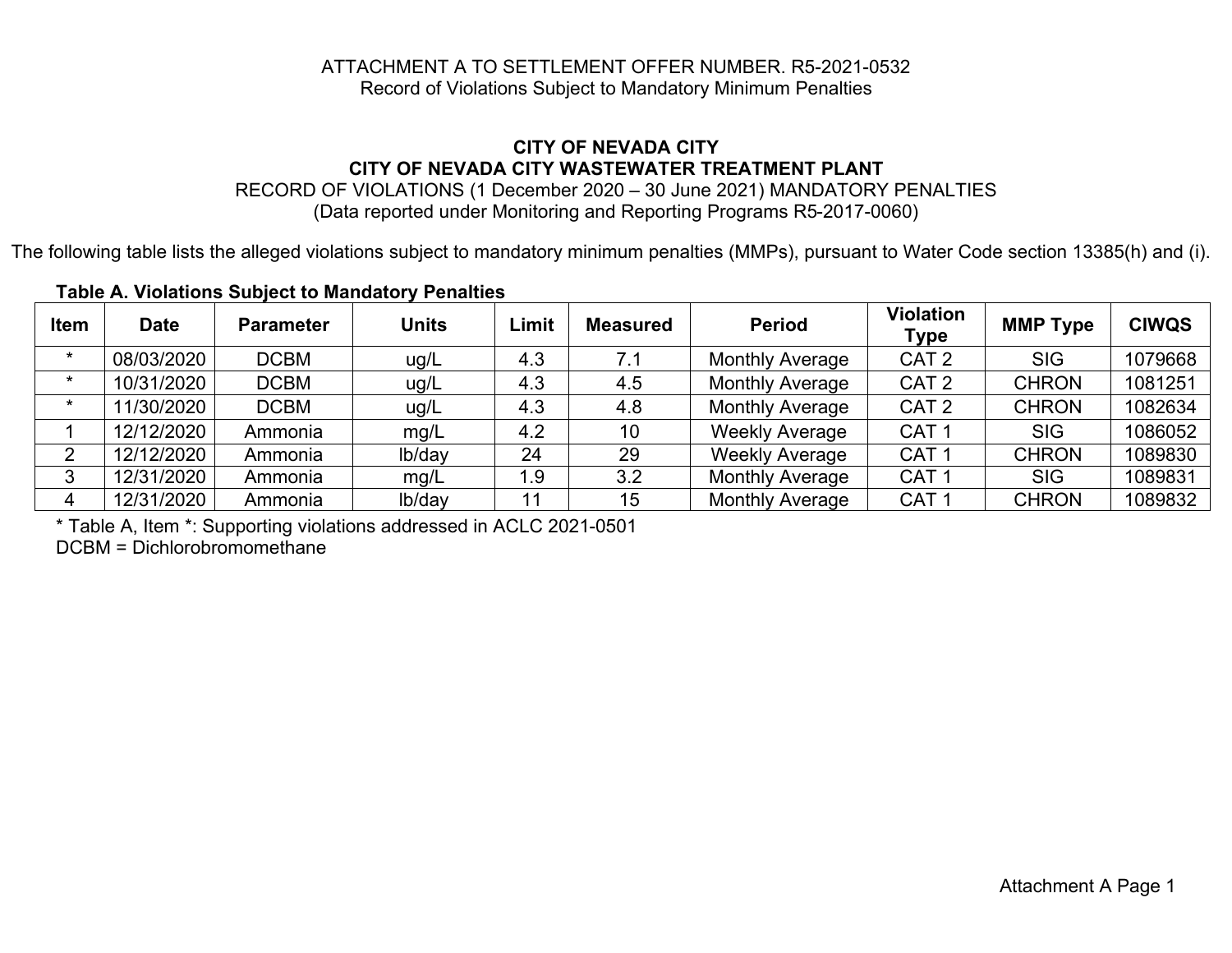# **EXPEDITED PAYMENT AMOUNT VIOLATIONS SUMMARY**

| <b>VIOLATIONS AS OF:</b>                    | 30 June 2021 |
|---------------------------------------------|--------------|
| <b>Group I Serious Violations:</b>          |              |
| <b>Group II Serious Violations:</b>         |              |
| Non-Serious Violations Not Subject to MMPs: |              |
| Non-serious Violations Subject to MMPs:     |              |
| <b>Total Violations Subject to MMPs:</b>    |              |

# **Mandatory Minimum Penalty Amount for Effluent Limit Violation(s)**

2 Serious Violation(s) x \$3,000 Violation = \$6,000 2 Non-Serious Violation subject to MMP x \$3,000 per Violation = \$6,000

Total Expedited Payment Amount = \$12,000

## **Table B. Definitions**

| <b>Abbreviation</b> | <b>Description</b>                                                                                                                                                                                                                                                  |
|---------------------|---------------------------------------------------------------------------------------------------------------------------------------------------------------------------------------------------------------------------------------------------------------------|
| CAT <sub>1</sub>    | Violation of effluent limitation for Group I pollutant.                                                                                                                                                                                                             |
| CAT <sub>2</sub>    | Violation of effluent limitation for Group II pollutant                                                                                                                                                                                                             |
| <b>CHRON</b>        | Chronic violation as defined by Water Code section 13385 (i). Any non-serious<br>violation that falls within a 180-day period with three preceding violations. Thus,<br>the fourth non-serious violation that occurs within a 180-day period is subject to<br>MMPs. |
| <b>CIWQS</b>        | California Integrated Water Quality System database.                                                                                                                                                                                                                |
|                     | https://www.waterboards.ca.gov/water_issues/programs/ciwqs/                                                                                                                                                                                                         |
| <b>CTOX</b>         | Violation of chronic toxicity effluent limitation.                                                                                                                                                                                                                  |
|                     | Deficient reporting violation. This will only result in MMPs if the report is so                                                                                                                                                                                    |
| <b>DREP</b>         | deficient as to make determination of compliance impossible for the reporting                                                                                                                                                                                       |
|                     | period.                                                                                                                                                                                                                                                             |
| <b>LREP</b>         | Late Reporting violation. Every 30-Days a report is late counts as one serious                                                                                                                                                                                      |
|                     | late reporting violation subject to MMPs.                                                                                                                                                                                                                           |
| Measured            | Reported value for the monitoring period by the Discharger.                                                                                                                                                                                                         |
| MMP Type            | Classification of the type of MMP violation.                                                                                                                                                                                                                        |
| Occurrence          | Date that a violation occurred. For averaging period limitation violations, such as                                                                                                                                                                                 |
| Date                | weekly and monthly averages, the last day of the reporting period is used such                                                                                                                                                                                      |
|                     | as last day of the week (Saturday) and last day of the month, respectively.                                                                                                                                                                                         |
| <b>OEV</b>          | Violation of any constituent-specific effluent limitation not included in Group I or                                                                                                                                                                                |
|                     | Group II.                                                                                                                                                                                                                                                           |
| <b>NCHRON</b>       | Non-serious violation falls within the first three violations in a 180-day period,                                                                                                                                                                                  |
|                     | thus, not subject to MMP.                                                                                                                                                                                                                                           |
|                     | Serious Violation:                                                                                                                                                                                                                                                  |
| <b>SIG</b>          | For Group I pollutants that exceed the effluent limitation by 40 percent or more.                                                                                                                                                                                   |
|                     | For Group II pollutants that exceed the effluent limitation by 20 percent or more.                                                                                                                                                                                  |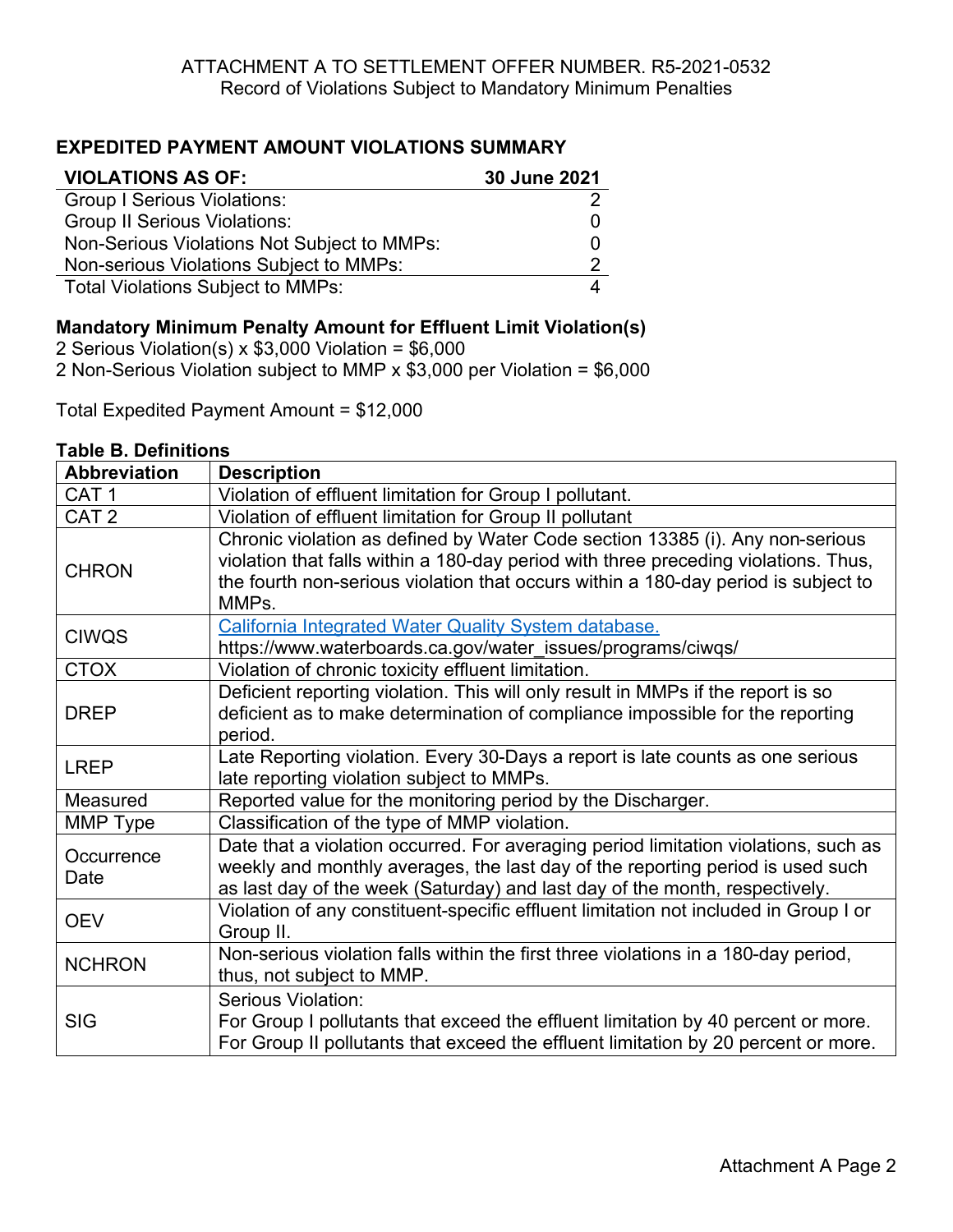## ACCEPTANCE OF CONDITIONAL RESOLUTION AND WAIVER OF RIGHT TO HEARING; ORDER

City of Nevada City EPL No. R5-2021-05332

By signing below and returning this Acceptance of Conditional Resolution and Waiver of Right to Hearing (Acceptance and Waiver) to the Central Valley Regional Water Quality Control Board (Central Valley Water Board), the City of Nevada City (Discharger) hereby accepts the "Offer to Participate in Expedited Payment Letter Program" (Conditional Offer), incorporated herein by reference, and waives the right to a hearing before the Central Valley Water Board to dispute the allegations of violations described in the Record of Violations (ROV), which is included as Attachment A to the Conditional Offer.

The Discharger agrees that the Conditional Offer shall serve as a complaint pursuant to Article 2.5 of the California Water Code and that no separate complaint is required for the Central Valley Water Board to assert jurisdiction over the alleged violations through its Chief Prosecutor. The Discharger agrees to pay the penalties required by California Water Code section 13385(h) and/or (i), in the sum of \$12,000 (Expedited Payment Amount), which shall be deemed payment in full of any civil liability pursuant to Water Code section 13385 that otherwise might be assessed for the violations described in the ROV. The Discharger understands that this Acceptance and Waiver waives its right to contest the allegations in the ROV and the amount of civil liability assessed for the violations.

The Discharger understands that this Acceptance and Waiver does not address or resolve liability for any violation that is not specifically identified in the ROV.

Upon execution by the Discharger, the completed Acceptance and Waiver shall be returned via email and/or U.S. mail to:

Xuan Luo, Senior Water Resources Control Engineer NPDES Compliance and Enforcement 11020 Sun Center Drive, Suite 200 Rancho Cordova, CA 95670 Phone: (916) 464-4606 [xuan.luo@waterboards.ca.gov](mailto:xuan.luo@waterboards.ca.gov)

KARL E. LONGLEY SCD, P.E., CHAIR | PATRICK PULUPA, ESQ., EXECUTIVE OFFICER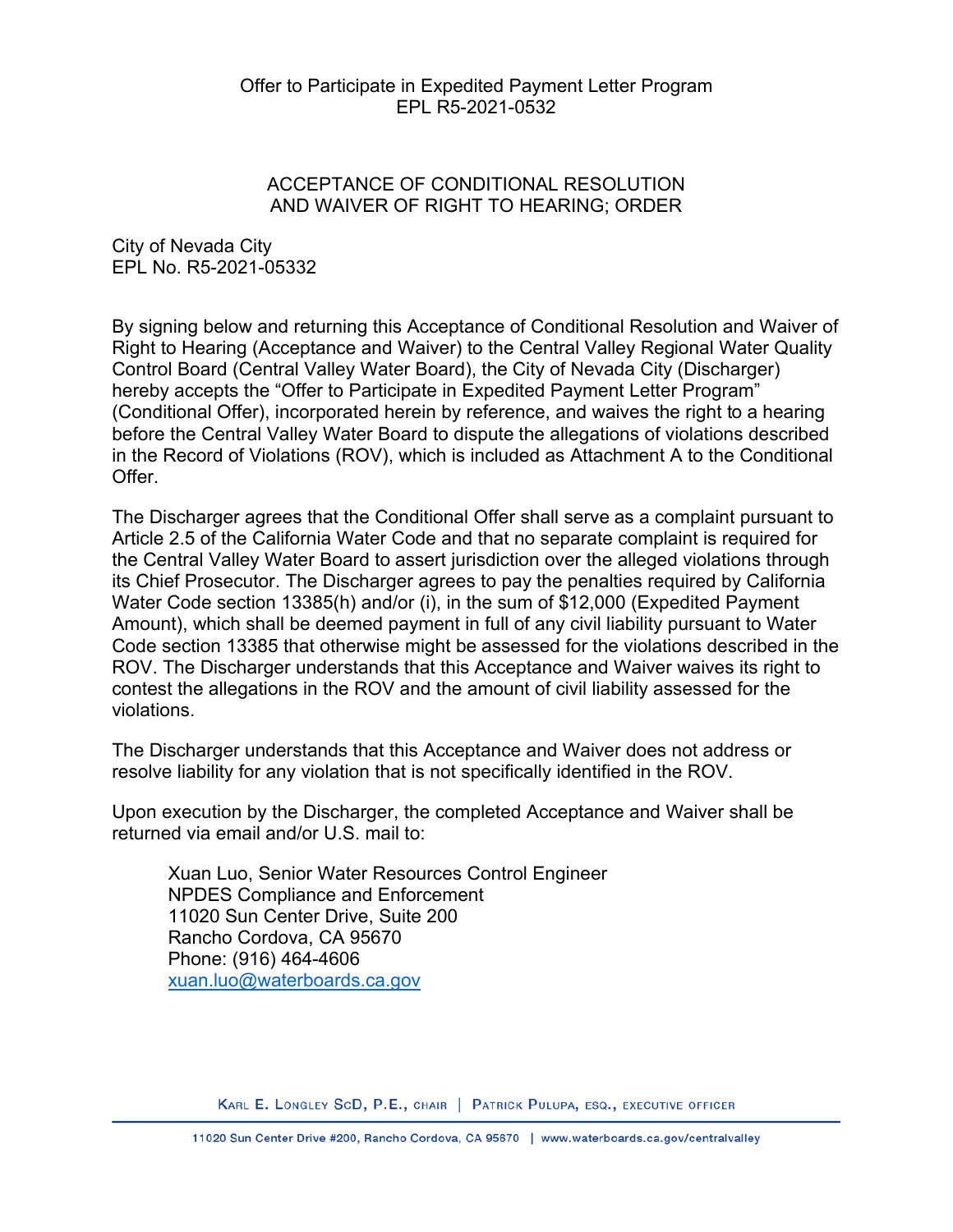The Discharger understands that federal regulations set forth at title 40, Code of Federal Regulations, section 123.27(d)(2)(iii) require the Central Valley Water Board to publish notice of and provide at least thirty (30) days for public comment on any proposed resolution of an enforcement action addressing NPDES permit violations. Accordingly, this Acceptance and Waiver, prior to execution by the Central Valley Water Board Executive Officer, will be published as required by law for public comment.

If no comments are received within the notice period that causes the Central Valley Water Board Executive Officer to question the Expedited Payment Amount, the Central Valley Water Board Executive Officer or his designee will execute this Acceptance and **Waiver** 

The Discharger understands that if significant comments are received in opposition to the Expedited Payment Amount, the offer on behalf of the Central Valley Water Board to resolve the violations set forth in the ROV may be withdrawn. In that circumstance, the Discharger will be advised of the withdrawal and an administrative civil liability complaint may be issued and the matter may be set for a hearing before the Central Valley Water Board. For such a liability hearing, the Discharger understands that this Acceptance and Waiver executed by the Discharger will be treated as a settlement communication and will not be used as evidence in that hearing.

The Discharger further understands that once the Acceptance and Waiver is executed by the Central Valley Water Board Executive Officer or his designee, the full payment required by the deadline set forth below is a condition of this Acceptance and Waiver. In accordance with California Water Code section 13385(n)(1) and California Water Code section 13385.1(c)(1), funds collected for violations of effluent limitations and reporting requirements pursuant to sections 13385 and 13385.1 shall be deposited in the State Water Pollution Cleanup and Abatement Account. Accordingly, the \$12,000 liability shall be paid by a cashiers or certified check made out to the "State Water Pollution Cleanup and Abatement Account". The Discharger may choose to submit the full payment with the Waiver. However, the payment must be submitted to the State Water Resources Control Board no later than thirty (30) calendar days after the date the Acceptance and Waiver is executed by the Central Valley Water Board Executive Officer or his designee.

Please mail the check to:

State Water Resources Control Board, Accounting Office Attn: EPL R5-2021-0532 Payment PO Box 1888 Sacramento, California, 95812-1888

The Discharger shall also provide a copy of the wavier form and check via email to the Central Valley Water Board ([Xuan.Luo@waterboards.ca.gov](mailto:Xuan.Luo@waterboards.ca.gov)).